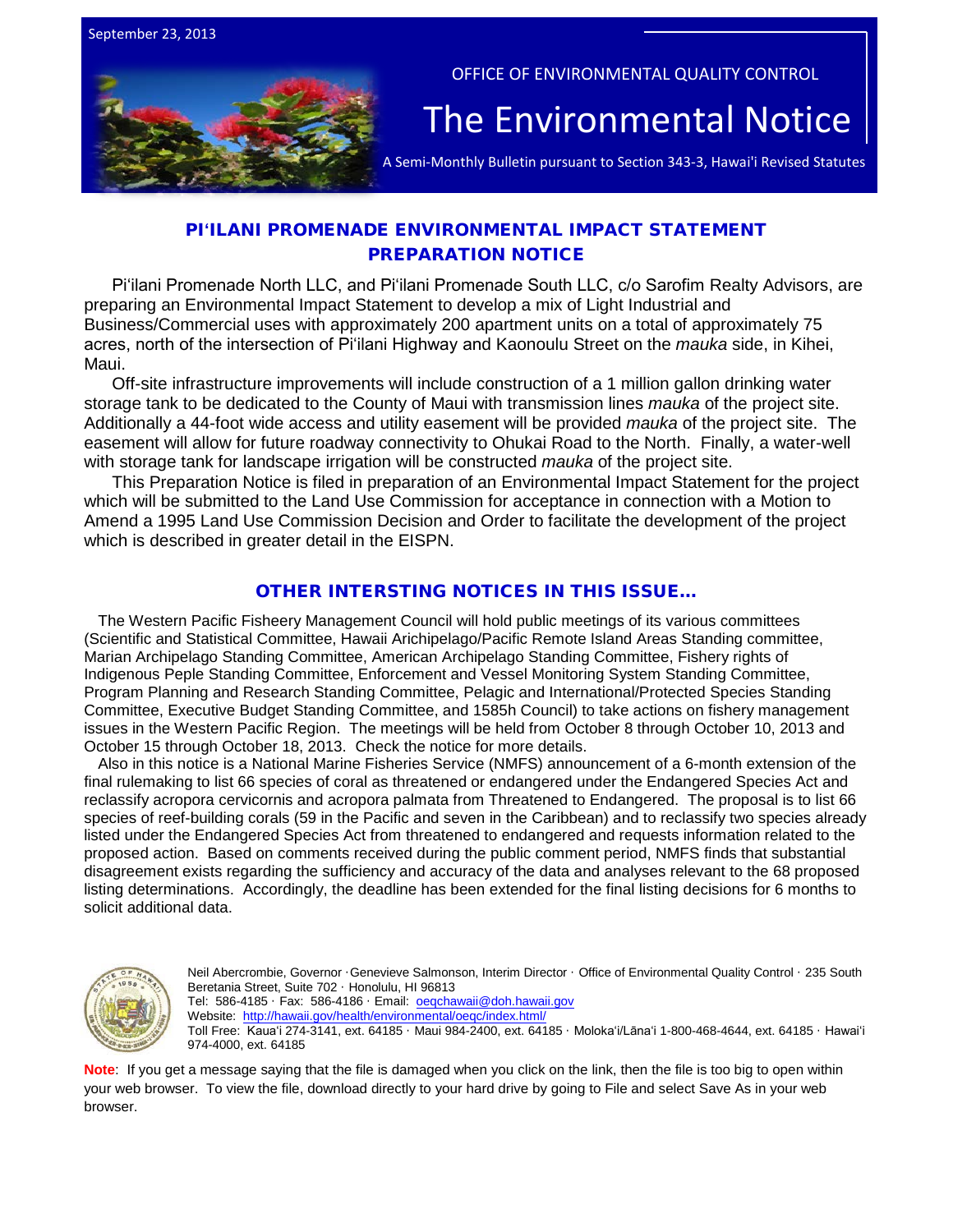|                                                                                                                                                                                                                                   | <b>September 23, 2013</b> |
|-----------------------------------------------------------------------------------------------------------------------------------------------------------------------------------------------------------------------------------|---------------------------|
| <b>FRONT PAGE</b>                                                                                                                                                                                                                 |                           |
| <b>MAUI (HRS 343)</b>                                                                                                                                                                                                             |                           |
| O'AHU (HRS 343)                                                                                                                                                                                                                   |                           |
| <b>COASTAL ZONE MANAGEMENT NOTICES</b>                                                                                                                                                                                            |                           |
| <b>SHORELINE NOTICES</b>                                                                                                                                                                                                          |                           |
| <b>CONSERVATION DISTRICT USE APPLICATION</b>                                                                                                                                                                                      |                           |
| <b>NEPA NOTICE</b><br>Maui High Performance Computing Center (MHPCC) Proposed Maui Solar Initiative (MSI) Project DEA  8                                                                                                          |                           |
| <b>FEDERAL NOTICES</b><br>The Department of the Navy (DoN) Draft EIS Available for Military Activities Conducted within the Mariana Islands<br>$1_{-}$                                                                            |                           |
| The Western Pacific Fishery Management Council Holding Public Meetings on Fishery Management Issues in the<br>2.                                                                                                                  |                           |
| Draft Supplemental Environmental Impact Statement Available for the Introduction of the P-8A Multi-Mission Maritime<br>3.                                                                                                         |                           |
| Notice of 6-Month Extension of the Final Rulemaking to List 66 Species of Coral as Threatened or Endangered under<br>4.<br>the Endangered Species Act and Reclassify Acropora cervicornis and Acropora palmata from Threatened to |                           |

| GLOS |  |
|------|--|

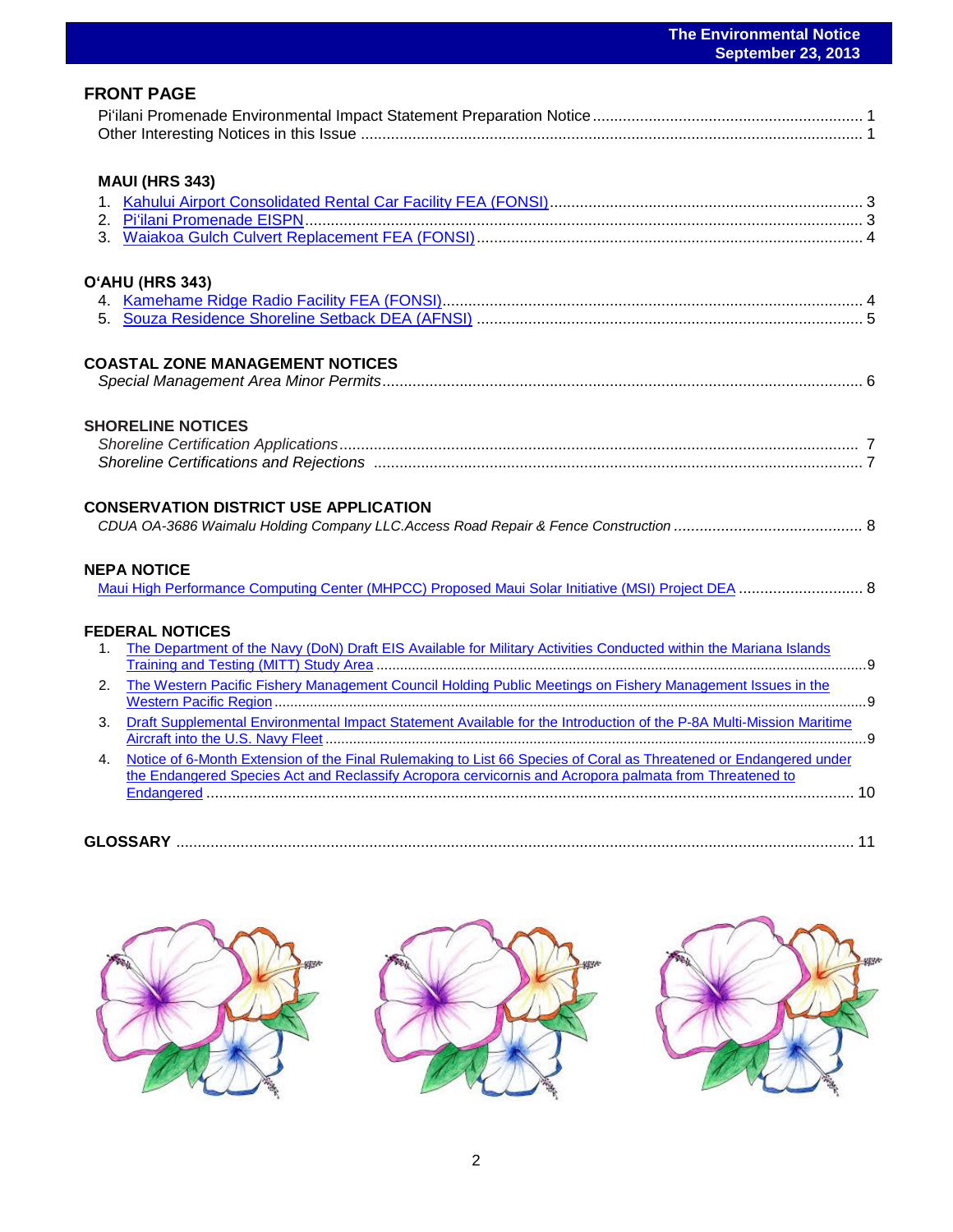# |<br>|<br>' MAUI (HRS 343)

## **1. [Kahului Airport Consolidated Rental Car Facility](http://oeqc.doh.hawaii.gov/Shared%20Documents/EA_and_EIS_Online_Library/Maui/2010s/2013-09-23-MA-5B-FEA-Kahului-Airport-Consolidated-Rental-Car-Facility.pdf) FEA (FONSI)**

| Island:                        | Maui                                                                                 |  |
|--------------------------------|--------------------------------------------------------------------------------------|--|
| <b>District:</b>               | Wailuku                                                                              |  |
| TMK:                           | (2) 3-8-001:019 (por) and 239                                                        |  |
| Permits:                       | Special Management Area Use Permit,                                                  |  |
|                                | NPDES Permit, and Noise Permit (as                                                   |  |
|                                | applicable)                                                                          |  |
| <b>Proposing/Determination</b> |                                                                                      |  |
| Agency:                        | State Department of Transportation, 400                                              |  |
|                                | Rodgers Boulevard, 7 <sup>th</sup> Floor, Honolulu,                                  |  |
|                                | Hawai'i 96819                                                                        |  |
|                                | Contact: Jeffrey Chang, (808) 838-8835                                               |  |
| <b>Consultant:</b>             | Ricondo & Associates, Inc., 3239 Ualena Street, Third Floor, Honolulu, Hawai'i 96819 |  |
|                                | Contact: Stephen Culberson, (808) 840-5294                                           |  |
| <b>Status:</b>                 | Finding of No Significant Impact Determination                                       |  |

The purpose of the proposed Consolidated Rental Car (ConRAC) Facility at the Kahului Airport is to provide the necessary space for the on-Airport rental car companies to accommodate the ready/return service and quick turnaround (QTA) facilities in a single location on the Airport. Excess rental car storage, dealer preparation, and heavy maintenance will continue to be accommodated at the existing rental car facility locations on the Airport. The proposed ConRAC will provide adequate on-Airport facilities for rental car companies, reduce traffic and congestion on the terminal roadway system and enhance the overall customer experience at the Kahului Airport.

The construction of the new ConRAC facility and its related improvements will be located on approximately 17 acres of land at the Kahului Airport. The ConRAC facility will include approximately 4,200 parking stalls for rental car use, as well as a quick turnaround area, office, customer service area, and fueling and car wash areas for the various rental car operators.

## **2. Piʻ[ilani Promenade EISPN](http://oeqc.doh.hawaii.gov/Shared%20Documents/EA_and_EIS_Online_Library/Maui/2010s/2013-09-23-MA-5E-EISPN-Piilani-Promenade.pdf)**

| Island:<br>District:<br>TMK:<br><b>Permits:</b> | Maui<br>Wailuku<br>(2) 3-9-001: 016, 170-174<br>Driveway Permit, Building Permit,<br>Wastewater Discharge (Hookup) Permit,<br>Grading and Grubbing Permit, NPDES<br>Permit, Air Pollution Control Permit,<br>Community Noise Permit, Easements for<br>Utilities and Roadways, Drainage Approval,<br>Permit to Perform Work Within the State<br><b>ROW</b> |  |
|-------------------------------------------------|-----------------------------------------------------------------------------------------------------------------------------------------------------------------------------------------------------------------------------------------------------------------------------------------------------------------------------------------------------------|--|
| <b>Applicant:</b>                               | Pi'ilani Promenade North LLC & Pi'ilani Promenade South LLC, c/o Sarofim Realty<br>Advisors, 8115 Preston Road, Suite 400, Dallas, Texas, 75225<br>Contact: Robert Poynor, (214) 692-4227                                                                                                                                                                 |  |
| <b>Approving</b>                                |                                                                                                                                                                                                                                                                                                                                                           |  |
| Agency:                                         | Department of Business Economic Development & Tourism, State of Hawai'i, PO Box<br>2359, Honolulu, Hawai'i 96804-2359. Contact: Daniel Orodenker, (808) 587-3822                                                                                                                                                                                          |  |
| <b>Consultant:</b>                              | Chris Hart and Partners, Inc., 115 North Market Street, Wailuku, Hawai'i 96793<br>Contact: Jordan Hart, (808) 242-1955                                                                                                                                                                                                                                    |  |
| <b>Status:</b>                                  | Statutory 30-day consultation period starts, ending October 23, 2013. Send comments<br>to the applicant, approving agency, and consultant.                                                                                                                                                                                                                |  |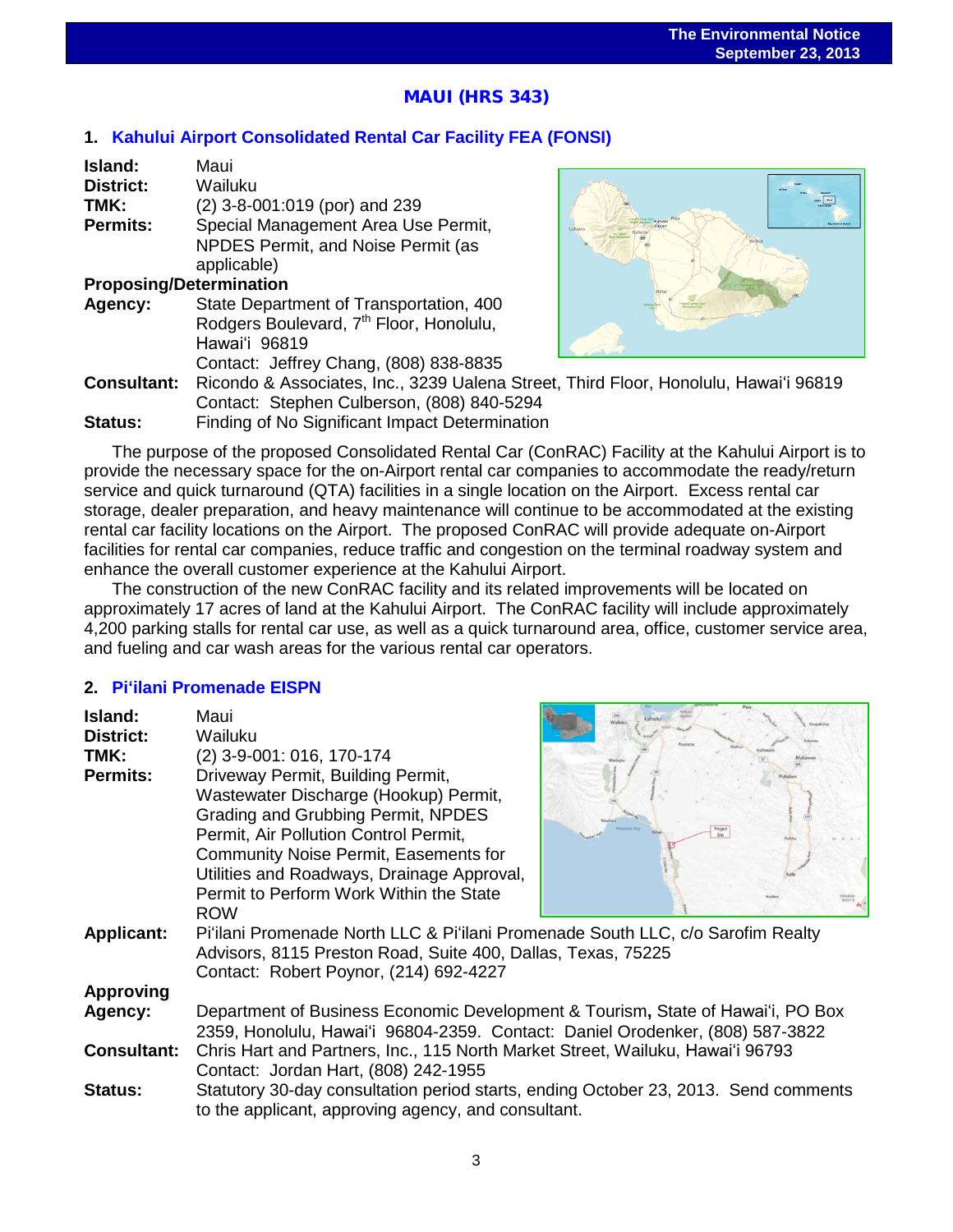The proposed project is to develop a mix of Light Industrial and Business/Commercial uses with approximately 200 apartment units on a total of approximately 75 acres. The project will include associated onsite and offsite infrastructure improvements including, but not limited to water, sewer, roads, drainage, electrical, bicycle, and pedestrian pathways and landscaping. A Maui Electric Company (MECO) substation is also proposed on the project site.

Off-site improvements include re-routing the existing Maui County high-pressure water line which runs through the property, installing a 1-million gallon drinking water tank, water transmission lines, offsite access to Ohukai road and utility connections. The project will also provide road widening lots and improve the intersection of Piʻilani Highway at Kaonoulu Street. An access easement will be provided *mauka* of the project site to increase future connectivity to Ohukai Road north of the project site.

## **3. [Waiakoa Gulch Culvert Replacement FEA \(FONSI\)](http://oeqc.doh.hawaii.gov/Shared%20Documents/EA_and_EIS_Online_Library/Maui/2010s/2013-09-23-MA-5B-FEA-Waiakoa-Gulch-Culvert-Replacement.pdf)**

| Island:          | Maui                                            |
|------------------|-------------------------------------------------|
| <b>District:</b> | On the border between Wailuku and Makawao       |
| TMK:             | Adjacent to TMK Nos. (2)3-8-013:005 and (2)3-8- |
|                  | 013:006                                         |
| <b>Permits:</b>  | National Pollutant Discharge Elimination System |
|                  | Permit; Department of Health Community Noise    |
|                  | Permit; Special Flood Hazard Development        |
|                  | Permit; Work to Perform in County Right-of-Way  |
|                  | Permit; and Construction Permits (Building,     |
|                  | Grading, Grubbing)                              |
|                  |                                                 |



## **Proposing/Determination**

- **Agency:** County of Maui, Department of Public Works, 200 South High Street, Wailuku, Hawaiʻi 96793. Contact: John Smith, (808) 270-7745
- **Consultant:** Munekiyo & Hiraga, Inc., 305 South High Street, Suite 104, Wailuku, Hawaiʻi 96793. Contact: Leilani Pulmano, (808) 244-2015
- **Status:** Finding of No Significant Impact Determination

The Waiakoa Gulch channels stormwater runoff from the slopes of Haleakala to the Pacific Ocean. South Kihei Road crosses Waiakoa Gulch near the shoreline in South Maui. There are two (2) existing concrete drainage culverts, 48-inch and 24-inch diameter, that allow the stormwater runoff in the gulch to flow under South Kihei Road to the ocean. Long-term erosion, flooding, and overtopping of the culverts from rain events has undermined the upslope shoulder of Waiakoa Gulch culverts at South Kihei Road. The purpose of the proposed project is to repair the critical condition of the deteriorating culverts and road bed. The proposed project involves replacing the existing culverts with two (2) 3 feet high by 10 feet wide concrete box culverts placed on a concrete slab, new wing walls to maintain the roadway shoulder and resurfacing South Kihei Road over the culverts. One (1) or two (2) utility poles will be relocated. Grading and slope protection may be required outside the existing right-of-way. The proposed improvements will not significantly alter the banks of the existing drainage channel upstream nor downstream of the roadway.

## O**ʻ**AHU (HRS 343)

## **4. [Kamehame Ridge Radio Facility](http://oeqc.doh.hawaii.gov/Shared%20Documents/EA_and_EIS_Online_Library/Oahu/2010s/l2013-09-23-OA-5B-FEA-Kamehame-Ridge-Radio-Facility.pdf) FEA (FONSI)**

| Island:           | Oʻahu.                                                                          |
|-------------------|---------------------------------------------------------------------------------|
| <b>District:</b>  | Maunalua                                                                        |
| TMK:              | $3-9-009:001$                                                                   |
| <b>Applicant:</b> | Department of Accounting and General Services, 1151 Punchbowl Street, Room 430, |
|                   | Honolulu, Hawai'i 96813. Contact: David DePonte, (808) 586-0492                 |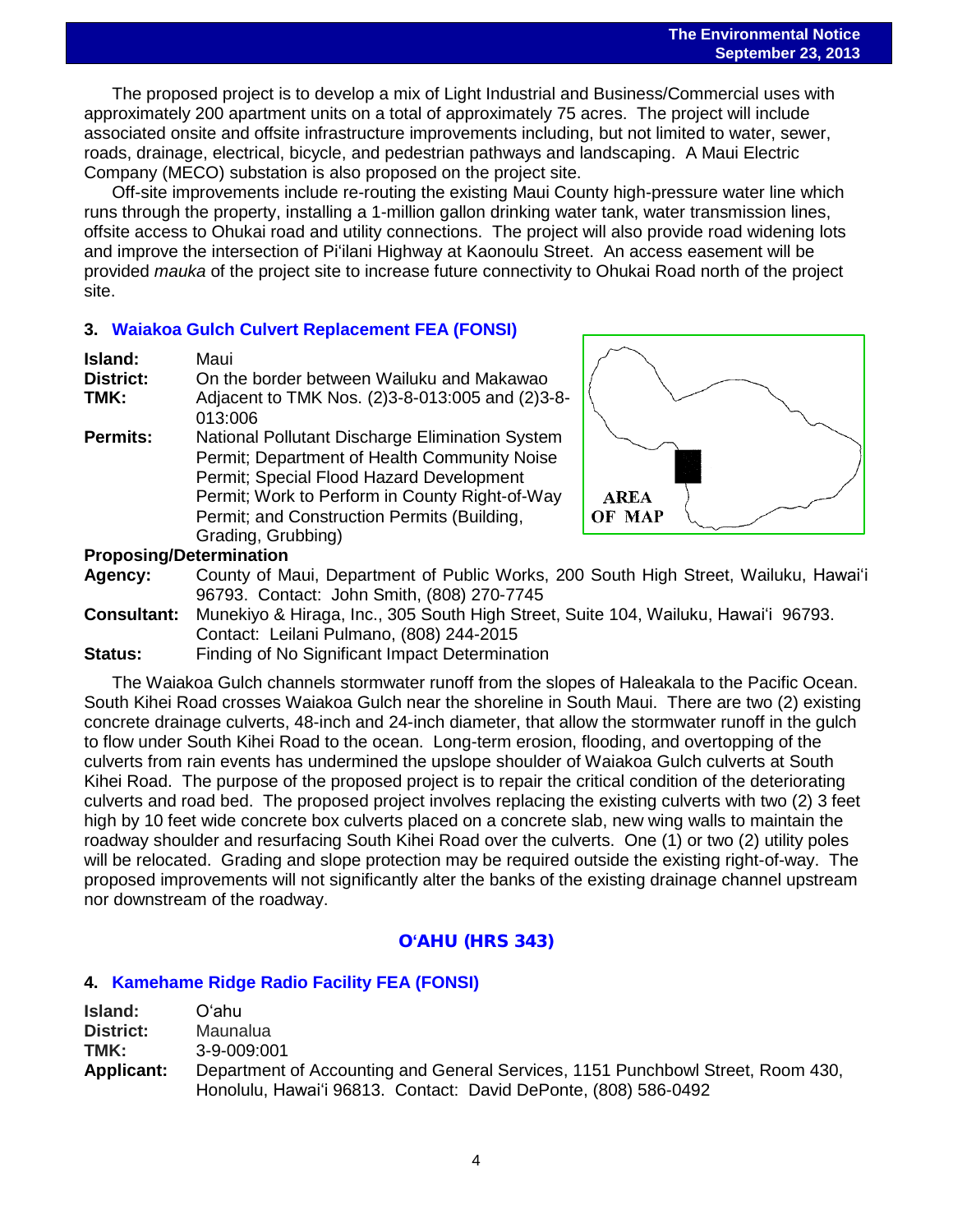## **Approving**

| Agency:            | Department of Land and Natural Resources, 1151   |
|--------------------|--------------------------------------------------|
|                    | Punchbowl Street, Honolulu, Hawai'i 96813.       |
|                    | Contact: Michael Cain, (808) 586-0048            |
| <b>Consultant:</b> | Wilson Okamoto Corporation, 1907 South Beretania |
|                    | Street, Suite 400, Honolulu, Hawai'i 96826.      |
|                    | Contact: John Sakaguchi, (808) 946-2277          |
| <b>Status:</b>     | Finding of No Significant Impact Determination   |

The purpose of the State of Hawaii Department of Accounting and General Services Information and Communication Services Division (ICSD) Kamehame Ridge Radio Facility is to house and support the communications systems used by various government agencies, Hawaiian Electric Co., and entities sponsored by the State that are not-for-profit in nature and have a defined role in assisting the government in times of disaster or emergency. The Kamehame Ridge



Radio Facility will extend the reach of the ICSD's Hawaiian Digital Microwave Radio System. The project site is located near the northern end of a 5,900-foot (1.1 mile) long private access road which connects to the upper end of Kamehame Drive on a portion of Tax Map Key: 3-9-009:001 in Maunalua, Oahu. The project site lies at about 1,278 feet mean sea level. Elements of the project include a 4-sided pipe leg self-supported 50-foot tall tower; a 16-foot by 16-foot by about 5-foot high at grade concrete tower foundation; an approximately 1,006-square foot (SF) by 12-foot high building to include radio equipment rooms and an emergency generator room; a double-walled 1,000-gallon above ground fuel tank; and security fencing and other related improvements. The facility is to house and support the communications systems used by various government agencies, including ICSD, entities sponsored by the State that are not-for-profit in nature and have a defined role in assisting the government in times of disaster or emergency, and Hawaiian Electric Co.

Construction activities will include construction of the foundation and tower, building, concrete pad for the above-ground fuel tank, security fencing, and a grounding system. All components of the fuel system will be above ground. These activities will create dust and noise at the project site during work hours. Once operational, on-site activities will be limited to occasional visits by government employees and contract service personnel for monitoring and maintenance work.

## **5. Souza Residence After-the-Fact [Shoreline Setback](http://oeqc.doh.hawaii.gov/Shared%20Documents/EA_and_EIS_Online_Library/Oahu/2010s/2013-09-23-OA-5E-DEA-Souza-Residence-After-the-Fact-Shoreline-Setback-Variance.pdf) Variance DEA (AFNSI)**

| Island:            | Oʻahu                                                 |                |
|--------------------|-------------------------------------------------------|----------------|
|                    |                                                       |                |
| <b>District:</b>   | Kahalu'u                                              |                |
| TMK:               | 4-7-19:49                                             |                |
| <b>Permits:</b>    | After-the-fact Shoreline Setback Variance             |                |
| <b>Applicant:</b>  | Joseph & Kristen Souza, 47-079                        |                |
|                    | Kamehameha Highway, Kane'ohe, Hawai'i                 |                |
|                    | 96734                                                 | $\overline{Q}$ |
| <b>Approving</b>   |                                                       |                |
| Agency:            | Department of Planning and Permitting,                |                |
|                    | City and County of Honolulu, 650 South                |                |
|                    | King Street, Honolulu, Hawai'i 96813. Contact: Ste    |                |
| <b>Consultant:</b> | Structural Hawai'i, 1255 Kuala Street #2, Pearl City, |                |
|                    | Contact: Riza Gatdula (808) 488-5000                  |                |
| Status:            | Statutory 30-day public review and comment period s   |                |



**Consultant:** Structural Hawaiʻi, 1255 Kuala Street #2, Pearl City, Hawaiʻi 96782 starts; comments are due by October 23, 2013. Please send comments to the applicant, approving agency, and consultant.

The Applicant seeks an after-the-fact shoreline setback variance (SV) to retain an existing 5.5-foot high concrete deck (9 feet with posted railings) and stairway built without necessary approvals and to be allowed to construct a new lightweight (wood) stairway that continues to the shoreline.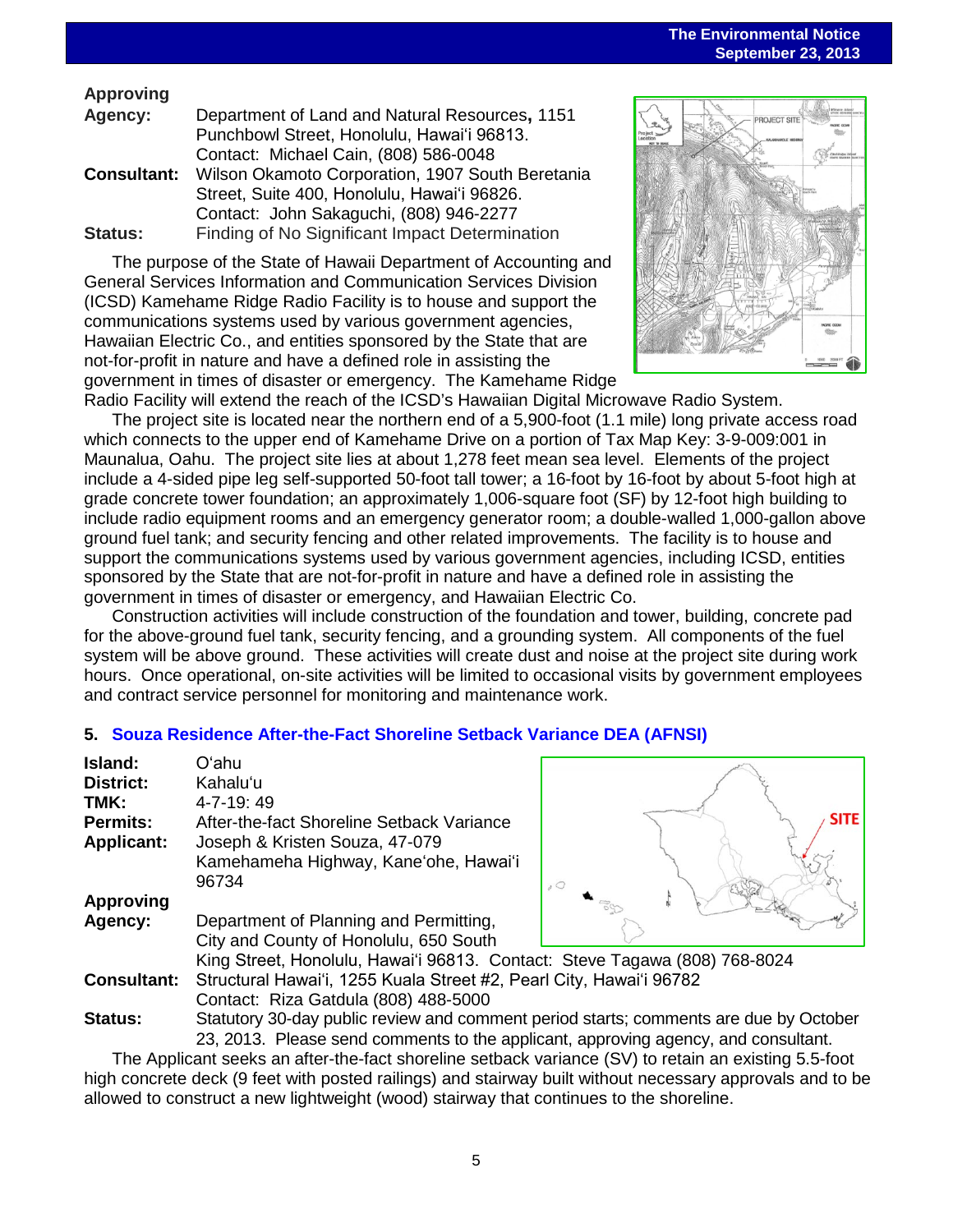The deck and railing consists of a concrete masonry unit retaining wall with a coralline rock fascia and backfill in the 40-foot shoreline setback. The deck extends 19 feet makai of an existing dwelling and spans the 74-foot width of the 9,000 square-foot parcel located at 47-079 Kamehameha Highway. The shoreline parcel is zoned R-10 Residential District and varies in elevation from 35 feet at the street, to mean sea level.

In August 2003, the Department of Planning and Permitting (DPP) issued the applicant a citation (No. 2003/NOV-09-021) for the construction of the concrete deck, railing, and stairs without obtaining an SV.

In November 2003, DPP issued a Notice of Order (No. 2003/NOO-223), which included an initial fine of \$500 and subsequent daily fines of \$50 per day after September 3, 2007.

On January 28, 2010, DPP denied the Applicant's previous SV application (No. 2009/SV-18), which included a proposal to add 2 new retaining walls and a seawall. This EA is being prepared for the submission on another SV application without the addition of retaining and seawalls.

Because these improvements are accessory to the existing single-family use, they are exempt from Special Management Area requirements.

## COASTAL ZONE MANAGEMENT NOTICES

#### **Special Management Area (SMA) Minor Permits**

The SMA Minor permits below have been approved (HRS 205A-30). For more information, contact the County/State Planning Department. Honolulu (768-8014); Hawaiʻi (East HI 961-8288, West HI 323-4770); Kauaʻi (241-4050); Maui (270-7735); Kakaʻako or Kalaeloa Community Development District (587-2841).

| <b>Location (TMK)</b>                                                                                          | <b>Description (File No.)</b>                                                                                                                                | <b>Applicant/Agent</b>                            |  |
|----------------------------------------------------------------------------------------------------------------|--------------------------------------------------------------------------------------------------------------------------------------------------------------|---------------------------------------------------|--|
| Hawai'i: South Kohala (6-9-003: 031)                                                                           | Renovate Existing Bed and Breakfast Raze<br>and Rebuild Detached Caretaker's Room<br>(SMM 13-280)                                                            | Bruce and Kerry-Ann Bromberg                      |  |
| Hawai'i: Puna (1-3-004: 008)                                                                                   | Tree Removal (SMM 13-283)                                                                                                                                    | Edward F. Schroeder                               |  |
| Maui: Paia (3-8-001: 008)                                                                                      | Solar Support Structures (SM2 20120084)                                                                                                                      | <b>BSE PV LLC</b>                                 |  |
| Maui: Lahaina (4-4-008: 001)                                                                                   | Various Dates - Farmers Market (SM2<br>20130096)                                                                                                             | Ka'anapali Beach Resort<br>Association            |  |
| Maui: Makena (2-1-005: 108)                                                                                    | Clubhouse Landscape Improvements (SM2)<br>20130097)                                                                                                          | ATC Makena N Golf, LLC                            |  |
| Maui: Lahaina (4-4-013: 008)                                                                                   | Hotel Lobby "Welcome Center" (SM2<br>20130098)                                                                                                               | Chris Hart & Partners, Inc.                       |  |
| Maui: Paia (3-8-002: 071)                                                                                      | Groins Replacement Stable Road (SM2<br>20130099)                                                                                                             | Stable Road Beach Restoration<br>Foundation, Inc. |  |
| Maui: Kahului (3-7-010: 009)                                                                                   | Equipment Replacement (SM2 20130100)                                                                                                                         | Cascadia PM                                       |  |
| Maui: Lahaina (4-3-015: 008)                                                                                   | Remodel & Addition to Single Family<br>Residence (SM2 20130101)                                                                                              | James Lecron                                      |  |
| Maui: Kaunakakai (5-4-011: 062)                                                                                | Poly Invisible Deer Fence (SM6 20130006)                                                                                                                     | Doug Matthewman, Jesse<br>Matthewman              |  |
| O'ahu: Kaka'ako (2-1-058: 128; 2-1-059:<br>023, 024, 025 and 026; 2-1-060: 001,<br>002, 007 (portion) and 008) | Installation of Fences, Bollards, Cattle Gates,<br>and Light Poles, Repair of Potholes, and<br>Storage of Construction Materials and<br>Equipment (SMA/13-6) | Hawaii Community Development<br>Authority         |  |

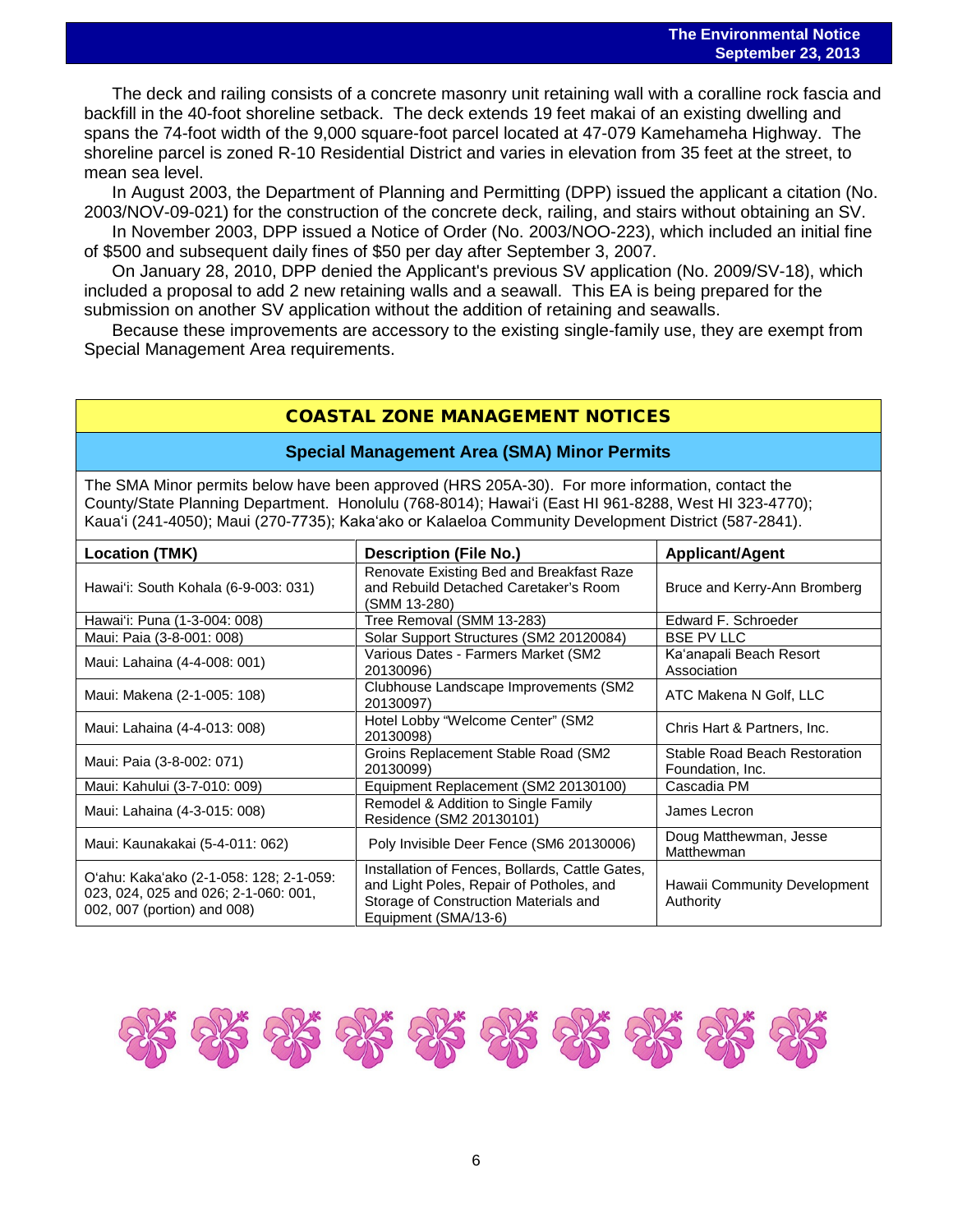# i<br>I SHORELINE NOTICES

## **Shoreline Certification Applications**

The shoreline certification applications above are available for review at the DLNR Offices on Kauaʻi, Hawaiʻi, Maui, and Honolulu, 1151 Punchbowl Street, Room 220 (HRS 205A-42 and HAR 13-222-12). All comments shall be submitted in writing to the State Land Surveyor, 1151 Punchbowl Street, Room 210, Honolulu, HI 96813 and postmarked no later than 15 calendar days from the date of the public notice of the application. For more information, call Ian Hirokawa at 587-0420.

| File No. | Date    | Location                                                                                                                                                                                                                                                                                                         | <b>Applicant/Owner</b>                                      | <b>TMK</b>                        |
|----------|---------|------------------------------------------------------------------------------------------------------------------------------------------------------------------------------------------------------------------------------------------------------------------------------------------------------------------|-------------------------------------------------------------|-----------------------------------|
| OA-1544  | 9/6/13  | Lots 1 and 2 of Evershine VIII Tract File Plan<br>2271 and Lot 4-A of the Subdivision of Lot 4 and<br>Lot 5 of Portlock Road Subdivision No. 2 File<br>Plan 2193 situate at Maunalua, Honolulu, O'ahu<br>Address: 525, 535 & 537 Portlock Road<br>Purpose: Shore management area and<br>environmental assessment | Sam O. Hirota, Inc./<br>Evershine II L.P.                   | 3-9-026:044,<br>045, 047 &<br>048 |
| MO-166   | 9/10/13 | Easement 219 of Land Court Application 1683 as<br>shown on Map 23 affecting Lot 403 in favor of<br>Lot 395 as shown on Map 19 situate at Kaluako'i<br>& Iloli, Molokai<br>Address: 3036 Kaluako'i Road<br>Purpose: Dune restoration and other permitting<br>purposes                                             | Newcomer-Lee Land<br>Surveyors, Inc./<br>Charles John Nacos | 5-1-006:069<br>& 156 (por.)       |

## **Shoreline Certifications and Rejections**

The shoreline notices below have been proposed for certification or rejection by DLNR (HRS 205A-42 and HAR 13-222-26). Any person or agency who wants to appeal shall file a notice of appeal in writing with DLNR no later than 20 calendar days from the date of this public notice. Send the appeal to the Board of Land and Natural Resource, 1151 Punchbowl Street, Room 220, Honolulu, HI 96813.

| File No. | <b>Proposed/Rejected</b>                   | Location                                                                                                                                                                                                                                                                                                     | <b>Applicant/Owner</b>                                      | <b>TMK</b>  |
|----------|--------------------------------------------|--------------------------------------------------------------------------------------------------------------------------------------------------------------------------------------------------------------------------------------------------------------------------------------------------------------|-------------------------------------------------------------|-------------|
| OA-1532  | Proposed Shoreline<br>Certification        | Parcel 20 situate at Mokuleia, Waialua,<br>Oahu<br>Address: 68-645 Farrington Highway<br>Purpose: Calculate building potential<br>and obtain building permit                                                                                                                                                 | Wesley T. Tengan/<br>Garrett McNamara                       | 6-8-009:020 |
| HA-470   | <b>Proposed Shoreline</b><br>Certification | Portion of Lot B (C.S.F. 21,196) being<br>portions of Grant 10,774 to Victor B.<br>Harrel and Kona Coast State Park<br>Parcel A (C.S.F. 22,262) situate at<br>Kukio 2 <sup>nd</sup> and Maniniowali, North Kona,<br>Island of Hawaii<br>Address: 72-3890 Mamalahoa Highway<br>Purpose: Obtain County permits | Wes Thomas<br>Associates/DLNR<br>Division of State<br>Parks | 7-2-004:009 |
| LA-009   | Withdrawal                                 | Land Court Application 1881 Map 1<br>situate at Kaohai, Lanai<br>Address: State Highway #44<br>Purpose: Permitting                                                                                                                                                                                           | Ryan M. Suzuki/<br>Pulama Lanai                             | 4-9-003:010 |

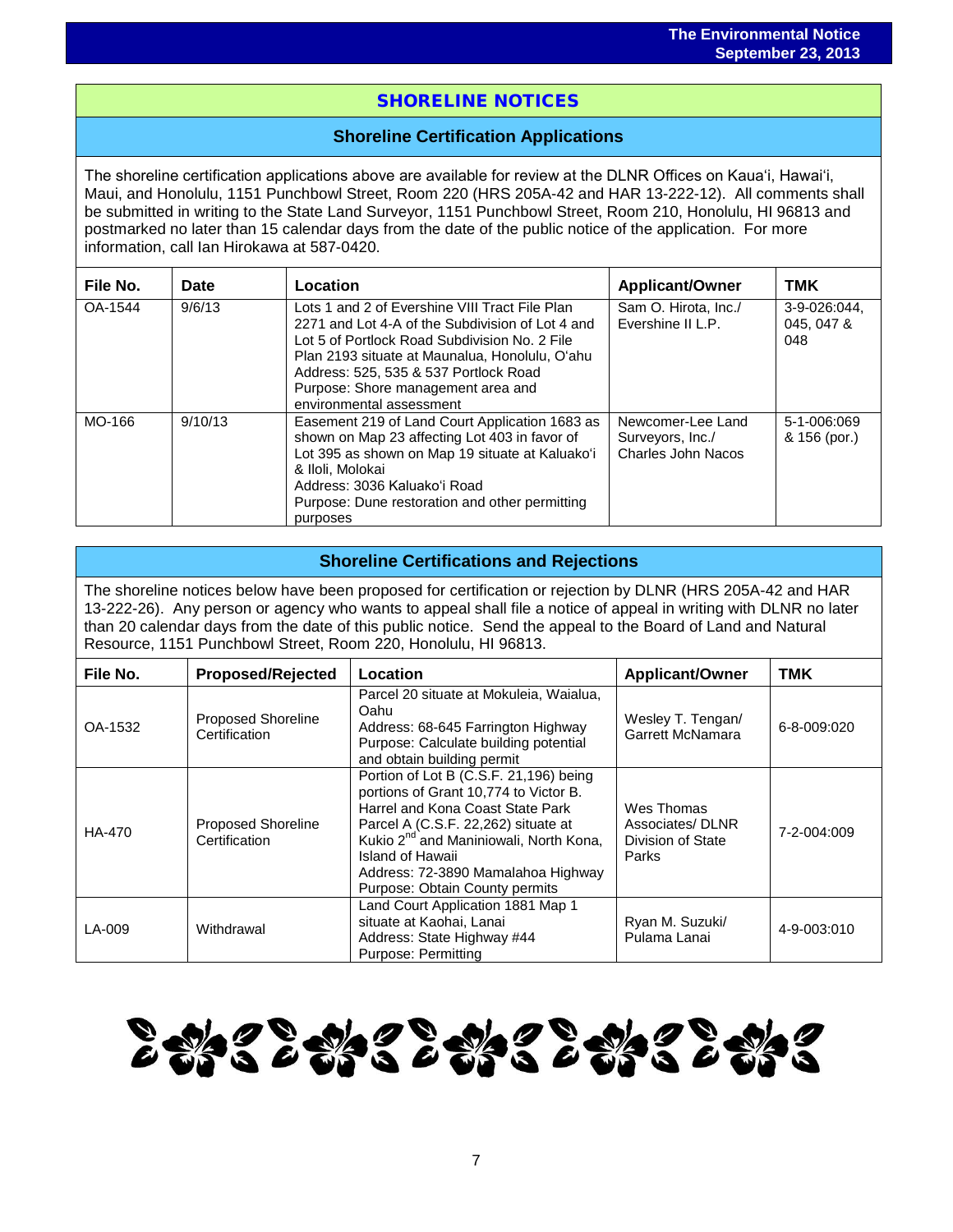# CONSERVATION DISTRICT USE APPLICATION

Persons interested in commenting on the following Conservation District Use Application or interested in receiving notification of determinations on Conservation District Use Applications must submit comments and requests to the Department of Land and Natural Resources. Notification requests must include the following information: 1) Name and address of the requestor; 2) The application for which the requestor would like to receive notice of determination; and 3) The date the notice was initially published in the Environmental Notice. Send comments and requests to: Department of Land and Natural Resources, Office of Conservation and Coastal Lands, P.O. Box 621, Honolulu, HI, 96809. DLNR will make every effort to notify those interested in the subject CDUAs. However, DLNR is not obligated to notify any person not strictly complying with the above requirements. For more information, please contact the Office of Conservation and Coastal Land's staff listed for each project.

# **PROJECT:**

**TMK:** (1) 9-8-073:001<br>**Proposed Action:** (a) Access Road Recording the Access Road Recording to Access Road Recording to Access Road Re **343, HRS Determination:** Exempt

**File No.:** CDUA OA-3686 **Name of Applicant:** Waimalu Holding Company, LLC **Location:** Waimalu, Ewa District, Island of Oahu Access Road Repair and Fence Construction Applicant's Contact:<br>
OCCL Staff Contact:<br>
Christopher L. Lau, (808) 587-0316 **OCCL Staff Contact:** Alex J. Roy, (808) 587-0316

## NEPA NOTICE

## **[Maui High Performance Computing Center \(MHPCC\) Proposed Maui Solar Initiative \(MSI\)](http://oeqc.doh.hawaii.gov/Shared%20Documents/EA_and_EIS_Online_Library/NEPA%20and%20Other%20Documents/2013-09-23-NEPA-MA-Maui-Solar-Initiative-Project.pdf)  [Project](http://oeqc.doh.hawaii.gov/Shared%20Documents/EA_and_EIS_Online_Library/NEPA%20and%20Other%20Documents/2013-09-23-NEPA-MA-Maui-Solar-Initiative-Project.pdf) DEA**

| Island:        | Maui                                        |
|----------------|---------------------------------------------|
| District:      | Kihei                                       |
| TMK:           | $(2)$ 2-2-002:084                           |
|                | <b>Proposing/Approving</b>                  |
| Agency:        | U. S. Air Force, Maui High Performance      |
|                | Computing Center, 550 Lipoa Parkway, Kihei, |
|                | Hawai'i, 96753                              |
| <b>Status:</b> | Comment Period ends October 22, 2013.       |
|                | Documents available at                      |
|                | http://prs.afrl.kirtland.af.mil/AMOS/.      |
|                | Comments may be e-mailed to AFRL.RDO.Test.S |
|                | AFRL Director, MHPCC/DSRC, 550 Lipoa Parkwa |



Gofety@Kirtland.af.mil or mailed to ay, Kihei, Hawaiʻi 96753.

United States Air Force Research Laboratory/Research Development Site, Maui (AFRL/RDSM) announces the availability for public review and comments the proposed draft EA, and draft FONSI for the Maui Solar Initiative (MSI) Project in the vicinity of the Maui High Performance Computing Center at Kihei, Maui, Hawaii. MHPCC is located within the Maui Research and Technology Park (MRTP) in the Kihei District on the island of Maui, Hawaii.

This project would provide photovoltaic (PV) electrical power to the MHPCC, implemented through the Air Force leasing 13 acres of land from Haleakala Ranch, and entering into a proposed contract with Maui Electric Company to produce and provide about 1.5 MW of Alternating Current (AC) power.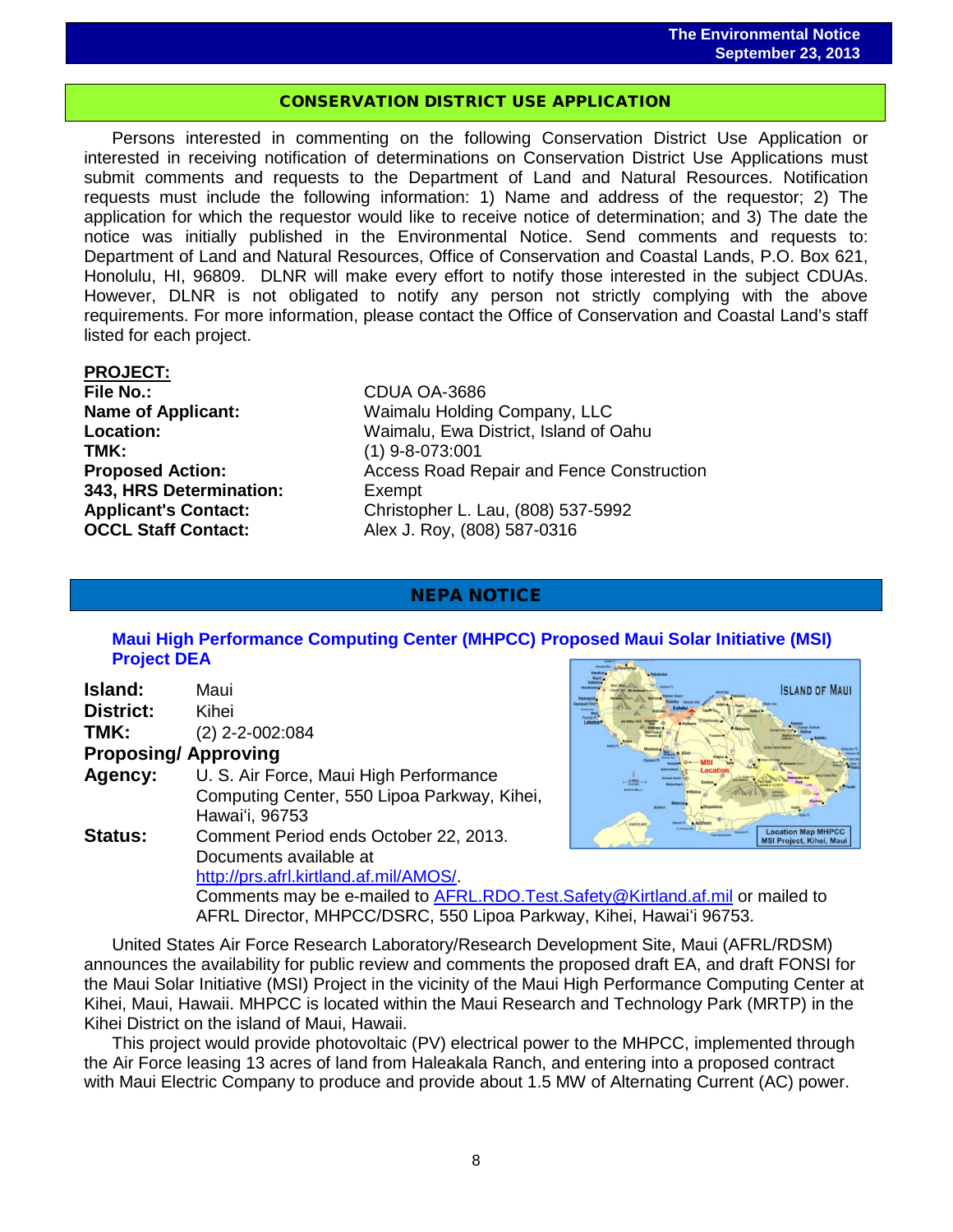The EA evaluates the proposed actions at three alternate sites for the proposed action, all located within one mile of MHPCC. The proposed actions on the selected site include: site preparation, grubbing and grading, installation of fencing to secure the site, installation of PV ground panels and related equipment, and providing an underground or above-ground electrical cable connection to MHPCC.

## FEDERAL NOTICES

1. [The Department of the Navy \(DoN\) Draft EIS Available for Military Activities Conducted within the Mariana](http://www.gpo.gov/fdsys/pkg/FR-2013-09-13/pdf/2013-22296.pdf)  [Islands Training and Testing \(MITT\) Study Area](http://www.gpo.gov/fdsys/pkg/FR-2013-09-13/pdf/2013-22296.pdf) – September 13, 2013

The Department of the Navy (DoN) has prepared and filed with the U.S. Environmental Protection Agency a NEPA Draft Environmental Impact Statement/Overseas Environmental Impact Statement (EIS/OEIS). The Draft EIS/OEIS evaluates the potential environmental effects associated with military readiness training and research, development, test, and evaluation activities (training and testing) conducted within the Mariana Islands Training and Testing (MITT) Study Area. The National Marine Fisheries Service (NMFS), the U.S. Air Force, and the U.S. Coast Guard are cooperating agencies for this EIS/OEIS.

The MITT Study Area is composed of established ranges (at-sea ranges and land based training areas on Guam and the Commonwealth of Northern Mariana Islands [CNMI]); operating areas; and special use airspace in the region of the Mariana Islands that are part of the Mariana Islands Range Complex (MIRC) and its surrounding seas; includes a transit corridor between the MIRC and the Hawaii Range Complex; and Navy pierside locations where sonar maintenance and testing activities occur.

With the filing of the Draft EIS/OEIS, the DoN is initiating a 60-day public comment period and has scheduled four public meetings to receive comments on the Draft EIS/OEIS. This notice announces the dates and locations of the public meetings and provides supplementary information about the environmental planning effort.

Attendees will be able to submit oral and written comments during the public meetings. Equal weight will be given to oral and written statements. Comments may also be submitted via the U.S. Postal Service to Naval Facilities Engineering Command Pacific, Attention: MITT EIS/OEIS Project Manager, 258 Makalapa Drive, Suite 100, Pearl Harbor, HI 96860-3134, or electronically via the project Web site [\(www.MITT-EIS.com\)](http://www.mitt-eis.com/). All comments, oral or written, submitted during the public review period will become part of the public record on the Draft EIS/OEIS and will be responded to in the Final EIS/OEIS. All public comments must be postmarked or received by November 12, 2013, Chamorro Standard Time (ChST) to ensure they become part of the official record. CONTACT: Naval Facilities Engineering Command Pacific, Attention: MITT EIS/OEIS Project Manager, 258 Makalapa Drive, Suite 100, Pearl Harbor, HI 96860-3134

2. [The Western Pacific Fishery Management Council Holding Public Meetings on Fishery Management Issues](http://www.gpo.gov/fdsys/pkg/FR-2013-09-20/pdf/2013-22932.pdf)  September 20, 2013

The Western Pacific Fishery Management Council (Council) will hold meetings of its 114th Scientific and Statistical Committee (SSC), Hawaii Archipelago/Pacific Remote Island Areas (PRIA) Standing Committee, Mariana Archipelago Standing Committee, American Samoa Archipelago Standing Committee, Fishery Rights of Indigenous People Standing Committee, Enforcement and Vessel Monitoring System (VMS) Standing Committee, Program Planning and Research Standing Committee, Pelagic and International/Protected Species Standing Committee, Executive and Budget Standing Committee, and 158th Council to take actions on fishery management issues in the Western Pacific Region.

DATES: The meetings will be held from October 8 through October 10, 2013 and October 15 through October 18, 2013. The meetings will be held at the Council Office, 1164 Bishop Street, Suite 1400, Honolulu, HI 96813, telephone: (808) 522-8220. The 158th Council meeting will be held at the Laniakea YWCA-Fuller Hall, 1040 Richards Street, Honolulu, HI 96813, telephone: (808) 538-7061. The Fishers Forum will be held at the Harbor View Center, Pier 38, 1129 North Nimitz Highway, Honolulu, HI 96817, telephone: (808) 983-1200. CONTACT: Kitty M. Simonds(808)522-8220.

3. Draft Supplemental EIS [Available for the Introduction of the P-8A Multi-Mission Maritime Aircraft into the U.S.](http://www.gpo.gov/fdsys/pkg/FR-2013-09-20/pdf/2013-22899.pdf)  [Navy Fleet](http://www.gpo.gov/fdsys/pkg/FR-2013-09-20/pdf/2013-22899.pdf) – September 20, 2013

The Department of the Navy (DoN) has prepared and filed with the U.S. Environmental Protection Agency a Draft Supplemental Environmental Impact Statement (EIS). The proposed action evaluated in the Draft Supplemental EIS is to provide facilities and functions to dual site the P-8A at two established maritime patrol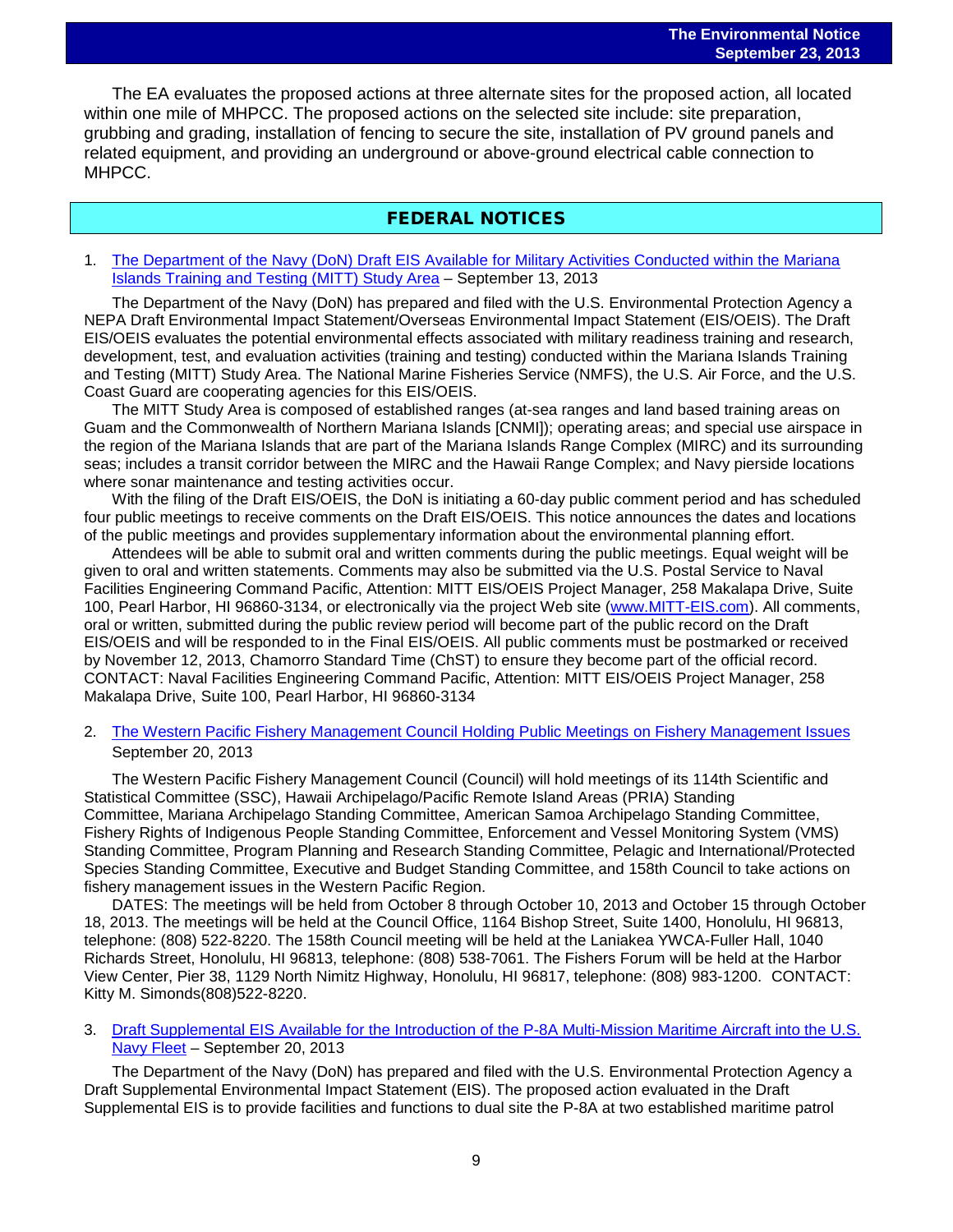home bases: Naval Air Station (NAS) Jacksonville, Florida and NAS Whidbey Island, Washington. The proposed action also includes a permanent rotating squadron detachment at Marine Corps Base (MCB) Hawaii, Kaneohe Bay, Hawaii and periodic squadron detachments to Naval Base Coronado, California. This document supplements the 2008 Final EIS for the Introduction of the P-8A Multi-Mission Aircraft into the U.S. Navy Fleet (hereinafter Final EIS) with additional alternatives to provide facilities and functions associated with the proposed home basing action, changes in circumstances at the home base locations, and the latest P-8A project information. A notice of the Record of Decision (ROD) related to the Final EIS was published in the Federal Register on January 2, 2009 (74 FR 100).

With the filing of the Draft Supplemental EIS, the DoN is initiating a 45-day public comment period beginning on September 20, 2013 and ending on November 4, 2013. During this period, the DoN will conduct two public meetings to receive oral and written comments on the Draft Supplemental EIS. This notice announces the dates, times, and locations of the public meetings and provides supplementary information about this environmental planning effort.

4. [Notice of 6-Month Extension of the Final Rulemaking to List 66 Species of Coral as Threatened or](http://www.gpo.gov/fdsys/pkg/FR-2013-09-20/pdf/2013-22944.pdf)  [Endangered under the Endangered Species Act and Reclassify Acropora cervicornis and Acropora palmata](http://www.gpo.gov/fdsys/pkg/FR-2013-09-20/pdf/2013-22944.pdf)  [from Threatened to Endangered](http://www.gpo.gov/fdsys/pkg/FR-2013-09-20/pdf/2013-22944.pdf) – September 20, 2013

The National Marine Fisheries Service (NMFS), published on December 7, 2012, a proposed rule to list 66 species of reef-building corals (59 in the Pacific and seven in the Caribbean) and to re-classify two species already listed under the Endangered Species Act (ESA) from threatened to endangered and requesting information related to the proposed action. They are announcing a 6-month extension of the deadline for final determinations for all of the 68 proposed corals. Based on comments received during the public comment period, NMFS finds that substantial disagreement exists regarding the sufficiency and accuracy of the data and analyses relevant to the 68 proposed listing determinations. Accordingly, the deadline has been extended for the final listing decisions for 6 months to solicit additional data. They believe that allowing an additional 6 months to evaluate and assess the best scientific and commercial data available would better inform our final listing determinations.

NMFS is required to publish a final rule implementing the proposed listings and reclassifications or, if they find there is insufficient evidence to justify any of the proposed listings or reclassifications, a notice of withdrawal, no later than June 7, 2014. The proposed rule, supporting documents, and other materials related to the proposed listing determinations can be found on the NMFS Pacific Island Regional Office Web site:

[http://www.fpir.noaa.gov/PRD/PRD\\_coral.html;](http://www.fpir.noaa.gov/PRD/PRD_coral.html) NMFS Southeast Regional Office Web site:

[http://sero.nmfs.noaa.gov/pr/esa/82CoralSpecies.htm;](http://sero.nmfs.noaa.gov/pr/esa/82CoralSpecies.htm) NMFS HQ Web site:

[http://www.nmfs.noaa.gov/stories/2012/11/82corals.html;](http://www.nmfs.noaa.gov/stories/2012/11/82corals.html) or by submitting a request to the Regulatory Branch Chief, Protected Resources Division, National Marine Fisheries Service, Pacific Islands Regional Office, 1601 Kapiolani Blvd., Suite 1110, Honolulu, HI 96814, Attn: 66 coral species.